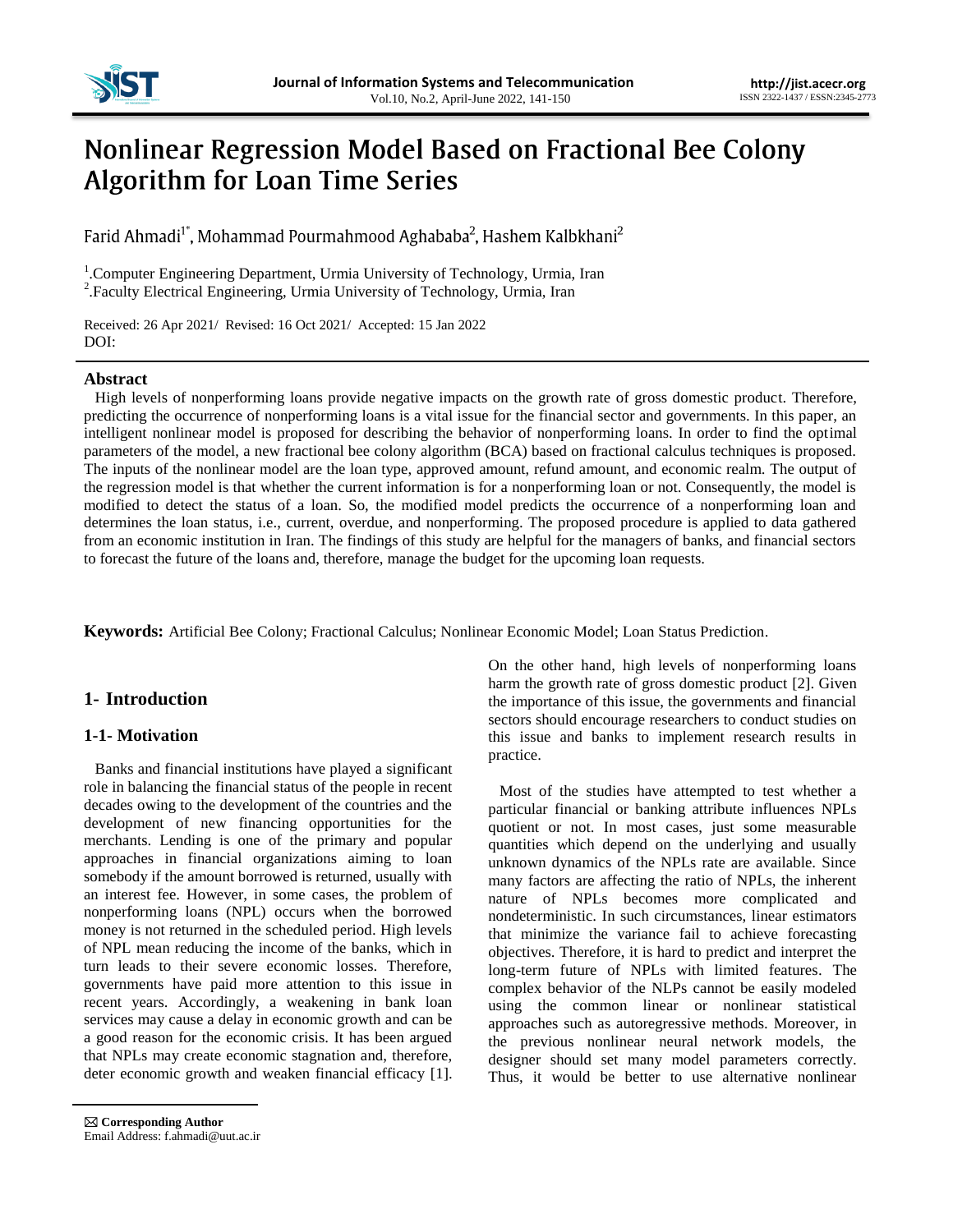powerful techniques that utilize the NPLs nature's inherent attributes.

#### **1-2- Contributions**

With over 300 years of history, Fractional calculus is a generalization of ordinary differentiation and integration to arbitrary non-integer order. Although it has a long history, it has been used in physics and engineering during the past three decades. It has been recognized that many systems in interdisciplinary fields can be elegantly described using fractional-order differential equations. Moreover, fractional calculus has some exciting features, such as memory of all past events and the precise modeling ability of real-world systems. Using the powerful features of fractional calculus can improve the efficiency of the heuristic algorithms such as BCA.

This paper aims to propose a nonlinear polynomial regression model to forecast the NPLs of the main interestfree institution of Iran named Omid Entrepreneurship Fund (OEF). In order to find the optimal parameters of the proposed nonlinear regression model, a novel fractional heuristic method based on BCA is proposed to achieve a high-speed convergence rate with a high ability to escape local optimum traps. Based on the literature review, fractional BCA was not utilized for loan time series modeling to the best of our knowledge. In simulations, the proposed model is implemented for the data gathered from OEF. Numerical simulations show that this model can predict the future of a loan better than the original BCA and multi-layer perceptron neural network (MLPNN). Contributions of this paper are as follows.

- Introducing nonlinear fractional BCA (FBCA) as a nonlinear polynomial regression model
- Constructing the four-input single-output heuristic model
- Considering loan type (LT), approved amount (AA), refund amount (RA), and economic filed (EF) as inputs of regression model
- Introducing two regression models for loan status prediction
- The output of the first model is whether the current information is for a nonperforming loan or not
- The second proposed intelligent regression model is modified to detect the exact status of a loan as current, overdue, and nonperforming

This paper is organized as follows. In Section II, the nonlinear regression model is presented. Section III deals with the description of the proposed FBCA. In Section IV, some computer simulations are carried out. Finally, concluding remarks are provided in Section V.

# **2- Related Works**

NPL ratios should stand at low or manageable levels before the crisis. To this end, the NPL ratio prediction method based on previous information is necessary. Various studies have attempted to study the relationship between various economic factors and the NPLs to forecast the NPLs. In [1], a heuristic hybrid classification method has been used to predict the banks' nonperforming loans using some macroeconomic and bank-specific features. In [3], a step-wise discrimination algorithm was introduced to find essential factors for building distance discrimination and Bayesian discrimination models to determine whether an NPL has a zero or positive recovery rate. Three-phase mixture models of logistic regression and artificial neural networks have been developed in [4] to create an economic distress warning system appropriate for Taiwan's banking business. The application of a neural network predictor in forecasting loan recovery in Nigerian financial institutions has been reported [5]. In [6], the principal component analysis technique has been adopted for feature selection of Chinese bank loan default prediction models; then, the models have been assessed using the technique for order preference by similarity to ideal solution (TOPSIS). Authors in [7] have utilized machine learning strategies such as ontology, text and data mining, and multi-agent approaches to develop knowledge-determined automatic acquiescence auditing methods for bank loans. Some studies have used other techniques such as nonlinear regression models for loan prediction [8, 9]. In [10], Novikov's theorem has been utilized to model complicated dynamics of noisy credit risk contagion with time-delay, and the Hopf bifurcation and chaotic behaviors have been evaluated. In [11], some numerical approaches have been applied to discover Hopf bifurcation, inverse bifurcation, and chaos phenomena in the credit risk contagion dynamics. Lahmiri [12] has investigated the fractal inherence and chaotic behavior in returns and volatilities of family business companies of Morocco, using Hurst exponent and an autoregressive model. In [13], the phase synchronization method has been introduced for analyzing the chaotic behavior of stock price and index movements in crisis stages. For identifying the quality of similarity measure of financial time series, three techniques, including information categorization approach, reconstructed phase space clustering strategy, and system methodology with squared Euclidean distances, have been used in [14]. In addition to these works, some studies are aiming at predicting the chaotic financial time series. In [15], a self-organizing map (SOM) neural network and a recommender system have been proposed to cluster and predict stock price time series. Authors in [16] have applied empirical mode decomposition (EMD) and phase spacer construction methods combined with extreme learning machines (ELM) for predicting financial exchange rates' time series forecasting. In [17], the recovery rate of NPL for a European country was modeled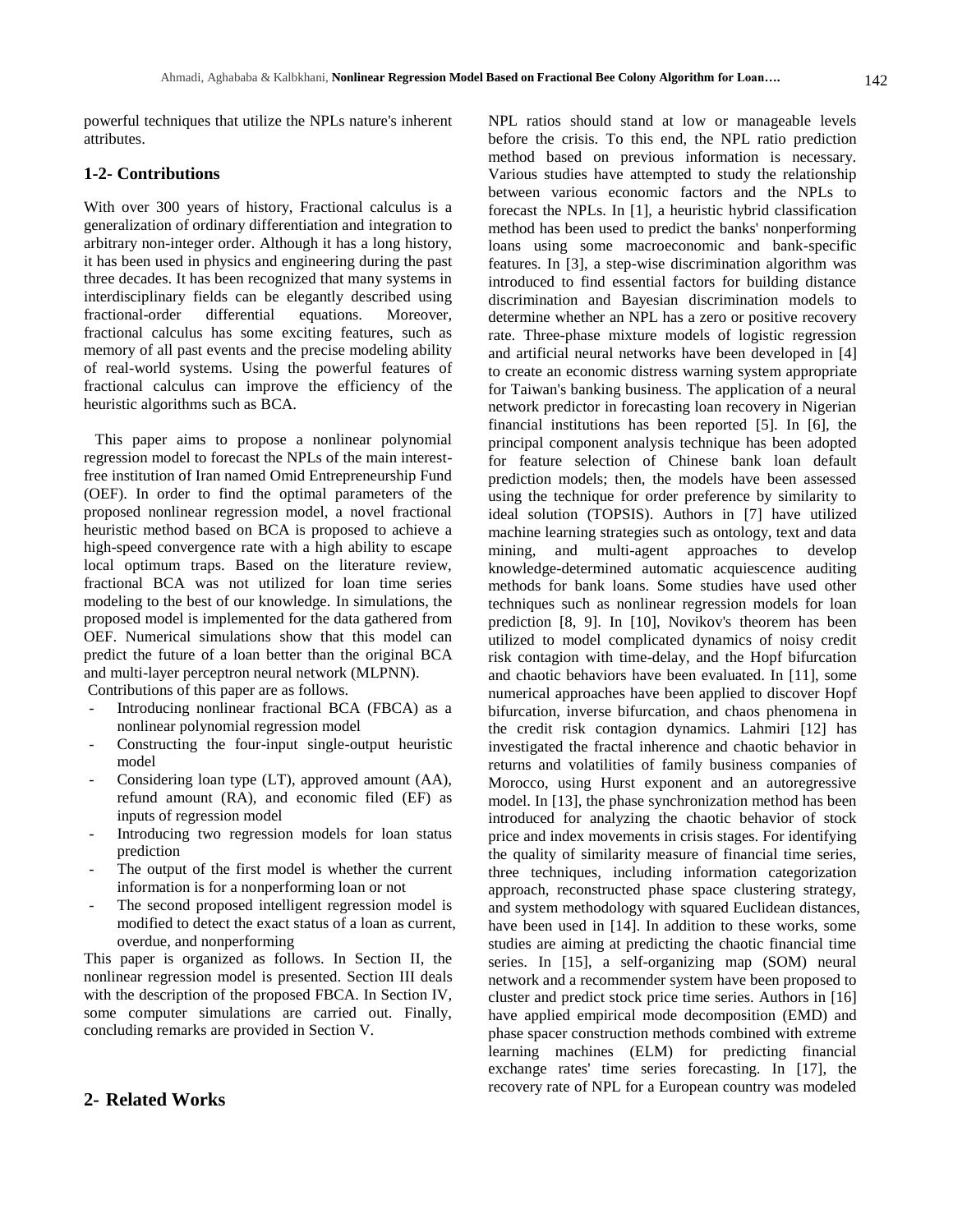using several linear regression models, including linear, linear with Lasso, beta, and inflated beta, as well as a twostage beta mixture model combined with a logistic regression model. These models were used to estimate future recovery rates for improved risk assessment, capital requirement calculations, and bad debt management. The results showed that the two-stage model outperforms the others. A two-stage model including classification treebased boosting and support vector regression (SVR) was proposed in [18] in order to estimate the loss given default (LGD). The results indicate that incorporating nonlinearity and boosting improve performance. Artificial intelligence is the primary and most applied technique in the literature for predicting the future of the time series [19-23].

Authors in [24] presented an ensemble-based machine learning model for predicting agricultural loans. For the building model, the dataset was gathered from an agricultural bank in Egypt. Variable selections were used to select important features for the classification. Some classifiers such as logistics regression, k-nearest neighbors, support vector machine, decision tree, and Meta-classifier methods were utilized for training and testing the dataset. The empirical impact of deprived sector lending on the nonperforming loans of commercial banks in Nepal was investigated in [25] that utilizes the ordinary least squares regression. The study establishes empirical relation between deprived sector lending and nonperforming loan of banks. A systematic literature review approach and discussion on the ten-year evolution of credit risk research was performed in [26]. It was found that machine learning is being extensively applied in credit risk assessment, where artificial intelligence applications mainly were found, more specifically artificial neural networks. The study of [27] compares Bayesian networks with artificial neural networks for predicting a recovered value in a credit operation. It was found that ANNs are a more efficient tool for predicting credit risk than the naive Bayesian approach. The convolutional neural network was employed in [28] to automatically extract essential cross features and generate cross-feature embedding from structured data, reducing the need to generate hand-crafted cross features. The local logit regression was employed in [29] for defaulted loan recoveries, and it was found that this model is robust to nonlinearity and non-normality of errors. Also, the empirical features of the local logit model were exploited to improve the specification of the standard regression for the fractional response variable model. The credit defaulter dataset of Bangladeshi banks was considered in [30], and several traditional machine learning classifiers were utilized to predict the delinquent clients who possessed the highest probability of short-term credit recovery. The different models for predicting the recovery rate on borrower level, including linear and quantile regressions, decision trees, neural networks, and mixture regression models, were compared in [31]. Authors in [32] proposed

a system for building accurate models using interpretable state-of-the-art ML algorithms and explainable artificial intelligence techniques to explain individual instances for supporting business decisions. The basic user information and added the user's consumption features were considered in [33] to construct a loan risk assessment model that integrates features. Consumption features were extracted from two aspects: portrait features and sequence features. Finally, the features are combined and fed into the fully connected layer, and the probability of default loan is calculated.

Heuristic algorithms are higher-level procedures that are designed to find an excellent solution to optimization problems. Over the last decades, many intelligent algorithms have been developed to solve engineering optimization problems and time series forecasting [34-37]. Most of the developed algorithms are based on linear or nonlinear programming approaches. However, some complex problems cannot be solved with linear or nonlinear programming ways. For example, if the problem has more than one locally optimal solution, these methods must start with different initial points. Heuristic alternatives can find optimal solutions in complex problems using their capabilities (combination of randomness and rules, high speed, etc.). Bee colony algorithm (BCA) is one of the heuristic optimization methods introduced in 2005 by Dervis Karaboga [38]. The intelligent behavior of honey bees inspires the basic idea of BCA. Such as other swarm optimization techniques, BCA has a population-based search strategy in which bees fly around in a multidimensional search space, and the employed and onlooker bees choose food sources depending on the experience of themselves and their nestmates adjust their positions. Similar to other numerical optimization algorithms, BCA faces some challenges. For example, BCA shows a slow convergence speed during the search process.

Moreover, BCA quickly falls into local minima when handling complex multimodal problems [39]. Therefore, some mechanisms are required to improve the quality of the original BCA. In order to improve the accuracy and efficacy of the BCA, this paper proposes an innovative fractional calculus-based method.

# **3- Fractional Calculus and Nonlinear Regression Model**

In this section, first, some preliminaries for the fractional calculus are provided. Then, the proposed nonlinear regression model is introduced.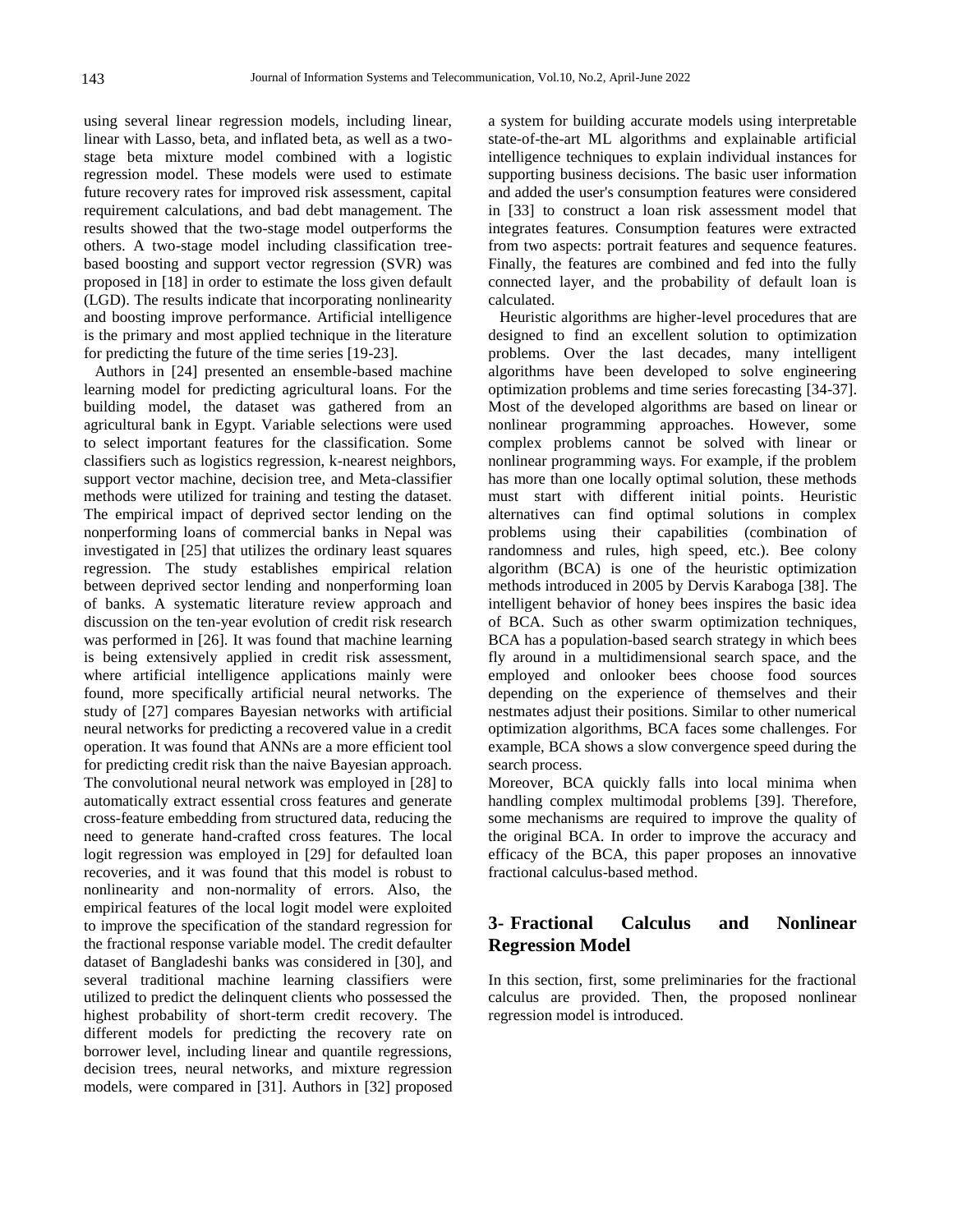#### **3-1- Fractional Calculus**

Definition 1. The fractional integration of order of function  $f(t)$  in the sense of Riemann-Liouville is as follows [40]:

$$
\int_{t_0}^{t_0} I_t^{\alpha} f(t) = \frac{1}{\Gamma(\alpha)} \int_{t_0}^t \frac{f(\tau)}{(t-\tau)^{1-\alpha}} d\tau
$$
 (1)

where  $t_0$  is the initial time and the Euler's Gamma function  $\Gamma(\alpha)$  is defined as:

$$
\Gamma(\alpha) = \int_0^\infty z^{\alpha - 1} e^{-z} dz \tag{2}
$$

Definition 2. The Riemann-Liouville fractional derivative of the order  $\alpha \in \mathfrak{i}$  of function  $f(t)$  is given by [40]:

$$
\sum_{t_0}^{RL} D_t^{\alpha} f(t) = \frac{d^{\alpha} f(t)}{dt^{\alpha}}
$$
\n
$$
= \frac{1}{\Gamma(m-\alpha)} \frac{d^m}{dt^m} \int_{t_0}^t \frac{f(\tau)}{(t-\tau)^{\alpha-m+1}} d\tau
$$
\n(3)

where  $m - 1 < \alpha \le m$ ,  $m \in N$ .

Definition 3. Grunwald–Letnikov fractional derivative is defined as [40]:

$$
{}_{t_0}^{GL}D_t^{\alpha}f(t) = \lim_{h \to 0} \frac{1}{h^{\alpha}} \sum_{j=0}^{\left[\frac{t-t_0}{h}\right]} (-1)^j {\alpha \choose j} f(t-jh) \tag{4}
$$

where  $\begin{bmatrix} . \end{bmatrix}$  is the integer part operator and  $\begin{bmatrix} . \ . \end{bmatrix}$  $(\alpha)$  $\begin{pmatrix} x \\ j \end{pmatrix}$  is the

fractional binomial coefficient defined by:

$$
\begin{pmatrix} \alpha \\ j \end{pmatrix} = \begin{cases} 1 & j = 0 \\ \frac{\alpha(\alpha - 1)...(\alpha - j + 1)}{j!} & j > 0 \end{cases}
$$
 (5)

Remark 1. Eq. (3) reveals that although the integer-order operators are represented by finite series, the fractionalorder counterparts are given via infinite series. This indicates that integer-order derivatives are local operators in contrast to the fractional operators that have, implicitly, a memory of all past events. So, it can be concluded that the fractional-order systems have limitless memory (infinite-dimensional) while the integer-order systems posse limited memory (they are finite-dimensional).

Remark 2. A discretization scheme using a finite difference equation should apply fractional-order derivatives and integrals in real applications. The wellknown and most straightforward technique is to benefit memory length expansion from (4) to construct a direct discretization. This methodology relies on Grunwald-Letnikov, and Riemann-Liouville's definitions are equivalent in reasonable conditions for a broad class of

functions [40]. Accordingly, the following definition of the approximated fractional difference is adopted in this article:

$$
\Delta_h^{\alpha} x(t) = \frac{1}{h^{\alpha}} \sum_{j=0}^{k} (-1)^j {\alpha \choose j} x(t - jh) \tag{6}
$$

where  $k \in \mathcal{F}$  shows the number of samples for which the approximation of the derivative is computed.

#### **3-2- Nonlinear Regression Model**

In this paper, we propose a nonlinear regression model (NRM) based on FBCA to predict the status of the loans. The nonlinear regression attempts to find the functional relationship between the inputs and outputs. Here, the coefficients of the nonlinear regression are estimated by the FBCA. The proposed FBCA is designed to minimize the mean square error (MSE) between the predicted and target outputs. In this paper, the following nonlinear polynomial regression model is used:

$$
F_i = K + \sum_{i=1}^{n} k_i x_i + \sum_{i=1}^{n} q_i x_i^{r_i} + \sum_{i=1}^{n} \sum_{j=i+1}^{n-1} p_{i,j} x_i x_j \tag{7}
$$

where  $K$ ,  $k_i$ ,  $q_i$ ,  $r_i$ , and  $p_{ij}$  are constant regression parameters and *F* denotes the loan status.

Remark 3. It should be noted that FBCA determines the fair values for the constant parameters of the model.

Remark 4. The proposed regression model involves two phases; train and test. The training data is applied to the model in the training phase, and the output error is computed. The model parameters are computed using FBCA to minimize this error. After *achieving a less enough train error*, the model parameters are fixed. The test phase is performed on unseen data to evaluate the model's generalization ability for the new data.

Remark 5. The mean square error (MSE) is calculated as:

$$
MSE = \frac{\sum_{t=1}^{N} (F_t - Y_t)^2}{N}
$$
 (8)

where  $Y_t$  represents the desired output and N denotes the number of data.

#### **4- The Proposed FBCA Method**

In this section, first, the original BCA is restated. Then, the proposed FBCA is introduced.

## **4-1- The Original BCA**

As an intelligent optimization tool, BCA provides a population-based search scheme such that the artificial bees modify individuals' called foods positions with time.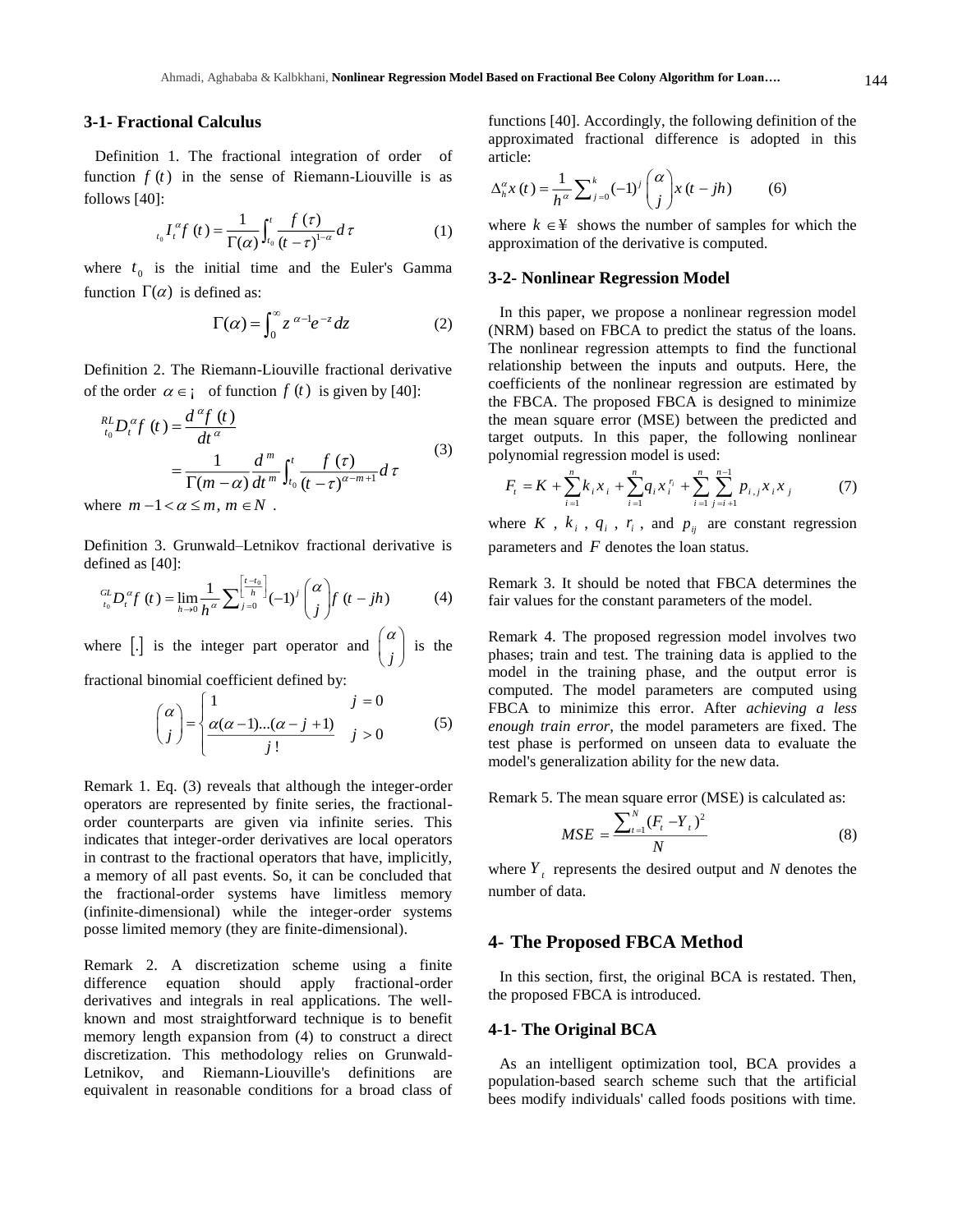In this process, the bee's goal is to look for food sources with high nectar amounts and, at last, the one with the highest nectar. In the ABC system, artificial bees fly around in a multidimensional search space, and some (employed and onlooker bees) select food sources based on their experience and their nestmates and regulate the corresponding positions. Some (scouts) fly and select the food sources in a stochastic manner with no experience. The bees will memorize the new position and forget the previous one if the nectar amount of a new source is higher than that in their memory. Hence, the BCA system combines local search techniques, performed by employed bees and onlooker ones, with global search approaches modeled by onlookers and scouts. This process tries to balance exploration and exploitation.

The first half of the population comprises employed bees in the BCA scheme, and the second half composes the onlooker bees. The number of employed bees or the onlooker bees is set as the number of solutions in the population [26].

The BCA produces a stochastically distributed initial swarm of *N*<sub>pop</sub> solutions. Assume  $\mathbf{x}_i = \{x_{i1}, x_{i2}, ..., x_{id}\}\$ represents the *i*th solution in the swarm, where *d* is the dimension size. Each employed bee  $\mathbf{x}_i$  produces a new potential solution  $v_i$  in the neighborhood of its current position as:

$$
v_{ij} = x_{ij} + \varphi_{ij} (x_{ij} - x_{kj})
$$
 (9)

where  $x_{kj}$  is a randomly selected candidate solution  $(k \neq i)$ , *j* stands for a random dimension index selected from the set  $\{1, 2, ..., d\}$ , and  $\varphi_{ij}$  represents a random number within  $[-1, 1]$ . Once the new candidate solution  $v_i$ is built, a greedy selection is adopted. If the fitness value  $v_i$  is higher than that of its parent  $v_i$ , then update  $\mathbf{x}_i$  with  $v_i$ ; otherwise  $\mathbf{x}_i$  is held unchangeable.

After all employed bees complete the search process, they share the information about their food sources with the onlooker bees through waggle dances. An onlooker bee assesses the nectar information adopted from all employed bees and chooses a food source with a probability related to its nectar amount. This probabilistic selection is equal to a roulette wheel selection process which is given as:

$$
p_i = \frac{\gamma_i}{\sum_{j=1}^{N_{pop}} \gamma_j}
$$
 (10)

where  $\gamma$  is the fitness value of the *i*th solution in the population. It is clear that the better *i*th solution, the higher the probability of the *i*th food source being chosen. The

food source is abandoned if a position cannot be improved over a predefined number of cycles. Letting the abandoned source as  $\mathbf{x}_i$ , the scout bee finds a new food source to be exchanged with  $\mathbf{x}_i$  as:

$$
x_{ij} = b_j + \beta (u_j - b_j) \tag{11}
$$

where  $\beta$  is a random number uniformly distributed within the range [0, 1] and  $b_j$  and  $u_j$  indicate the lower and upper boundaries of the *j*th dimension, respectively.

## **4-2- The FBCA Algorithm**

 Globally optimizing a fitness function in a given search domain finds its global optima fast and without sticking in local optima. Slow convergence of BCA before achieving an exact solution is a drawback related to its lack of appropriate memory in the bee position update (9). One can rewrite (9) as follows:

$$
v_{ij} - x_{ij} = \varphi_{ij} (x_{ij} - x_{kj})
$$
 (12)

It is clear from  $v_{ij} = x_{ij} (t + 1)$ , where *t* stands for the time or iteration, and the left side of (12)  $v_{ij} - x_{ij}$  is the discrete version of the fractional derivative. In other words, the left side of (12) represents the fractional difference (6) with order  $\alpha = 1$  and  $h = 1$ , i.e.,

$$
\Delta_{i}^{1} v_{ij} = \varphi_{ij} (x_{ij} - x_{kj}) \tag{13}
$$

Also, using a real order difference (i.e., fractional difference) can result in a more generalized position updating relation. So, generalization of the fractional difference order to a real number  $0 \le \alpha \le 1$  may access a smoother variation and a longer memory effect. Thus, considering the first  $k = 4$  terms of the fractional difference given by (6), the following fractional position updating relation is proposed:

$$
v_{ij} - \alpha x_{ij}(t) - \frac{1}{2}\alpha x_{ij}(t-1) - \frac{1}{6}\alpha(1-\alpha)x_{ij}(t-2)
$$
  

$$
-\frac{1}{24}\alpha(1-\alpha)(2-\alpha)x_{ij}(t-3) = \varphi_{ij}(x_{ij} - x_{kj})
$$
 (14)

or

$$
v_{ij} = \alpha x_{ij}(t) + \frac{1}{2}\alpha x_{ij}(t-1) + \frac{1}{6}\alpha(1-\alpha)x_{ij}(t-2)
$$
  
+ 
$$
\frac{1}{24}\alpha(1-\alpha)(2-\alpha)x_{ij}(t-3) + \varphi_{ij}(x_{ij}-x_{kj})
$$
 (15)

## **4-3- Loan Status Prediction by FBCA-Based Nonlinear Regression**

In this study, the nonlinear regression based on modified BCA is used to forecast the loans' future status. As mentioned before, nonlinear regression is a regression analysis that uses a combination of the independent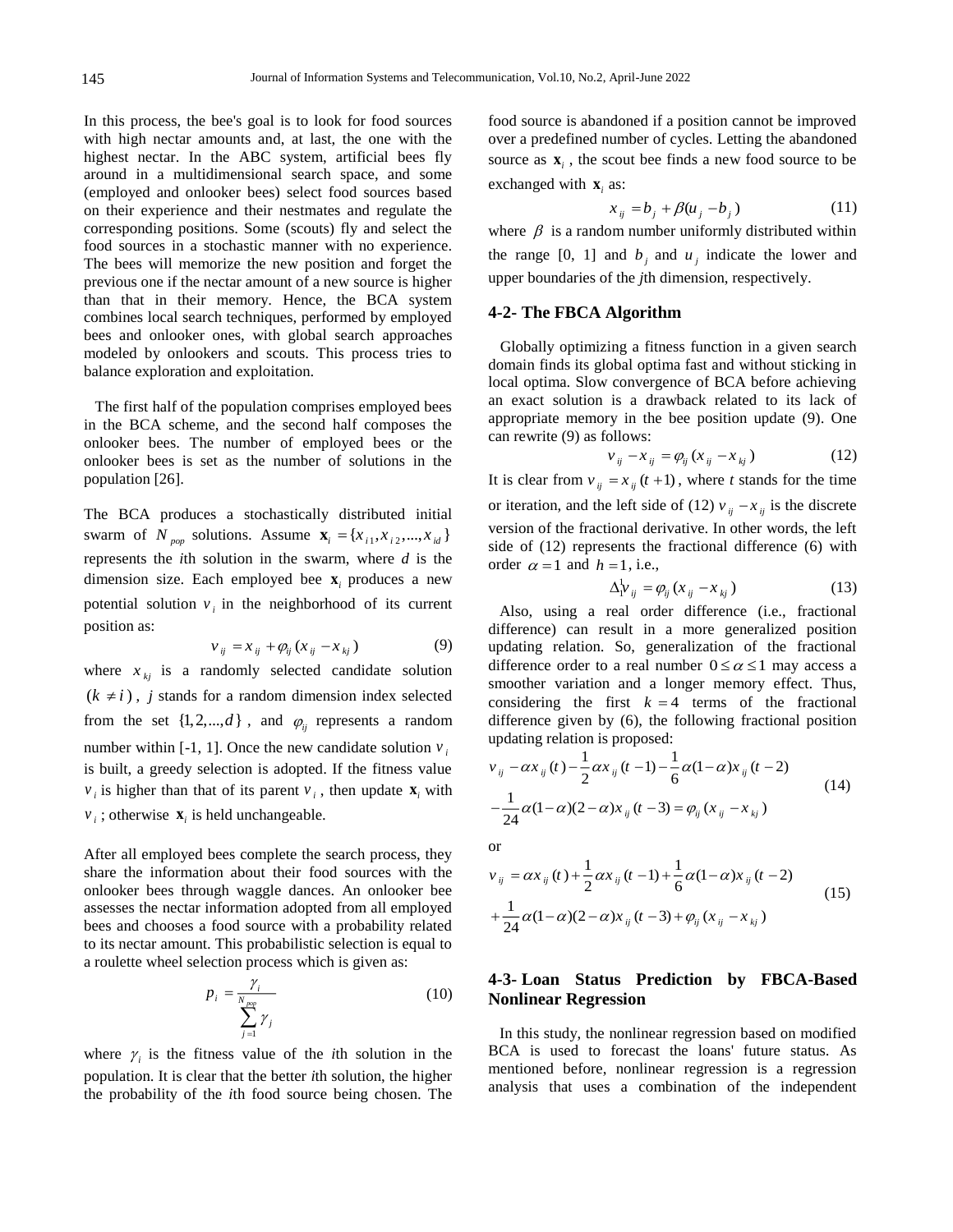variables to solve the nonlinear problems. Most of the studies have been used optimization algorithms and neural networks to achieve the best weights for the NRM. In this study, the introduced FBCA search is used to estimate the best weights for the NRM. Some essential features of a loan are considered as the inputs of the regression model to make a prediction. In this study, the inputs are selected as the features loan type (LT), approved amount (AA), refund amount (RA), and economic filed (EF), which are available from the data obtained from OEF. LT and EF are qualitative variables, while AA and RA are quantitative variables. The inputs LT, AA, and RA are the loan features, while EF is not dependent on the loan and is related to the scope of application; hence, the proposed loan status prediction can be considered multimodal.

Two structures are chosen for the output of the model. In the first structure, we are attempting to detect that whether a loan with a known feature vector is related to an NPL or not. In this case, the model has a single output. The second structure is proposed for classification (and therefore for prediction) of the loans' status, including current loan (CL), overdue loan (OL), and NPL. In this case, the model has several outputs. In both cases, the model estimates the loan status only based on its corresponding input vector. However, the main issue is selecting optimal parameters (weights) for the model. Based upon previous discussions, the proposed FBCA is applied to find the optimal weights while minimizing the MSE (or maximizing inverse of MSE). After finding the suitable weights, the model structure is fixed, and the model's generalization capability is examined in the test mode using unseen data. The main procedure of the proposed scheme for loan status prediction is given by the pseudo-codes provided in Algorithms 1 and 2.

#### **5- Data and Numerical Analysis**

In this section, first, a brief description of the adopted data is given. Then, the efficiency of the proposed FBCA is tested using a set of benchmark functions. Also, comprehensive numerical simulation and analysis are provided to verify the data's complex behavior and forecast the future status of the loans.

## **5-1- Financial Data**

Recently, some microfinance institutes have the mission of providing limited loans with no (or at least a minimum) interest. The target population of such interest-free organizations is low-income people who lack access to the financial services of other banks or traditional financial institutions. The essential condition for requesting an interest-free loan is that the recipient must prove setting up a small-scale enterprise. The essential goal of such

microfinance institutes is to help low-income people get better access to financial services and finance small or medium projects. OEF is the most essential and essential interest-free institution of Iran. OEF has at least one branch in each province of Iran. The five-year loan features of two branches of OEF with the highest level of activity in the considered time horizon have been chosen and call them  $B_1$  and  $B_2$  branches. Since an NPL is defined as a loan with no payment for at least 18 months for the OEF policies, the last two years' data (which do not contain an NLP) are removed. The major statistical attributes for the numerical features of the original input data are shown in Table 1. It is noted that in all simulations, all data is normalized to the range [-1, 1].

## Algorithm 1: Train phase of the proposed FBCA

Step 1. Choose the inputs (loan features) and outputs (loan status) of the model.

Step 2. Initialize the parameters of the model (such as maximum iteration, population size, etc.).

Step 3. Set the weights of the regression model as the decision variables.

Step 4. Randomly initialize the swarm.

Step 5. For each employed bee, generate a new candidate solution  $v_i$  according to (15).

Step 6. Evaluate the fitness of  $v_i$  using the regression model (7) and the inverse of MSE (8).

Step 7. Use a roulette wheel selection (10) to choose a better one between  $\mathbf{x}_i$  and  $v_i$  as the new  $\mathbf{x}_i$ .

Step 8. The scout bee determines the abandoned  $\mathbf{x}_i$ , if exists and update it by (11).

Step 9. Update the solution pool, and the best solution found so far, and iteration increases one unit.

Step 10. If the number of iterations reaches the maximum value, stop the algorithm and output the results; otherwise, go to Step 5.

End of train phase.

Algorithm 2: The test phase of the proposed FBCA

Step 1. Fix the parameters (weights) of the model (7) using the best solution found in the Train phase.

Step 2. Apply the test data to the fixed model and obtain the outputs.

Step 3. Compute the error (8).

End of the Test phase.

Table 1: Statistical attributes of the input data

| <b>Branch</b>            |          |  | Ŋ۰   |    |
|--------------------------|----------|--|------|----|
| <b>Number</b><br>of data | 1661     |  | 1531 |    |
| Input<br>feature         | RA<br>AA |  | AA   | RA |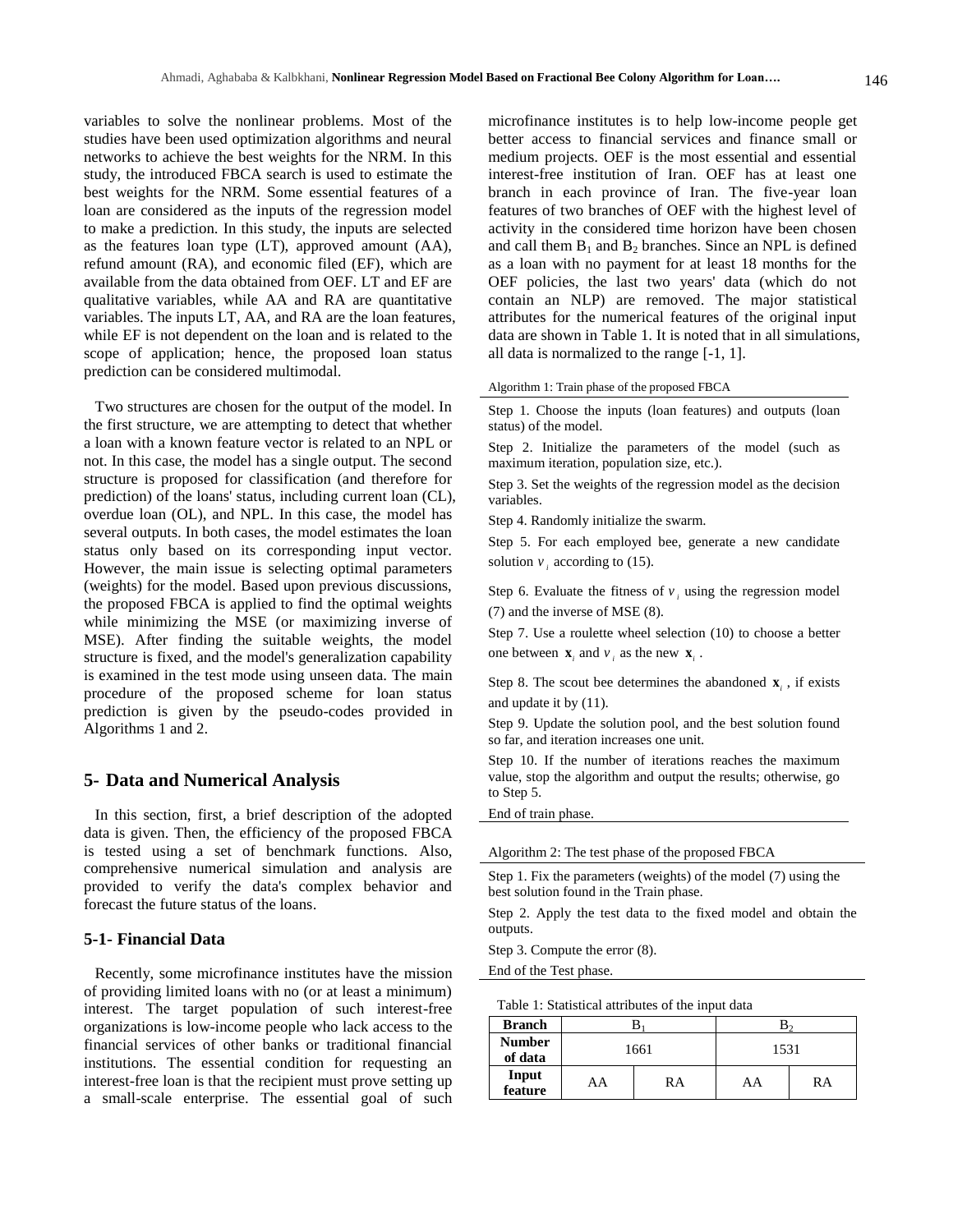| Mean                         |                     |                      |                     |                    |
|------------------------------|---------------------|----------------------|---------------------|--------------------|
|                              | $8.40\times10^{7}$  | 68.43                | $1.42\times10^{8}$  | 54.67              |
| <b>Median</b>                |                     |                      |                     |                    |
|                              | $9.0 \times 10^{7}$ | 80.7800              | $1.0\times10^{8}$   | 50.01              |
| Min.                         |                     |                      |                     |                    |
|                              | $5.0 \times 10^{6}$ | 0                    | $1.0\times10^{7}$   | 0                  |
| Max.                         |                     |                      |                     |                    |
|                              | $1.0 \times 10^{9}$ | 100                  | $4.0\times10^{10}$  | 100                |
| <b>Standard</b><br>deviation | $6.72\times10^{7}$  | 34.59                | $1.02\times10^{9}$  | 36.11              |
| <b>Variance</b>              |                     |                      |                     |                    |
|                              | $4.52\times10^{15}$ | $1.1965\times10^{3}$ | $1.05\times10^{18}$ | $1.30\times10^{3}$ |

## **5-2- Testing Efficiency of FBCA**

 Here, the efficiency of the proposed FBCA is verified using a set of benchmark functions. To avoid any misinterpretation of the optimization results related to the choice of any particular initial parameters, we performed each test 50 times, starting from various randomly selected solutions drawn from the standard uniform distribution on the search domain specified in the usual literature. The results of FBCA tests on eight functions given in Table 2 are provided in Table 3. To assess the effectiveness of the proposed FBCA procedure, the rate of successful minimizations  $(r_{SM})$ , the average of the objective function evaluation numbers  $(n_{obj})$ , and the average error  $(\bar{\varepsilon})$  are taken into account as minimization criteria. The rate of successful minimizations denotes the ratio of the number of trials that FBCA reaches the minimum value to the total number of evaluation trials. Hence, it can be formulated as:  $r_{SM} = n_{min} / n_{total}$ , where  $n_{min}$  is the number of trials FBCA reaches the minimum value and  $n_{total}$  is the total number of evaluation trials. The objective function evaluation number denotes the number of iterations of FBCA before reaching the objective function to the minimum value or the number of iterations performed before the convergence of FBCA.

Table 3: Results of FBCA for eight benchmark functions

| <b>Function</b> | (% )<br>$r_{\scriptscriptstyle SM}^{}$ | $n_{_{obj}}$ | $\bar{\varepsilon}$ |
|-----------------|----------------------------------------|--------------|---------------------|
| SН              | 100                                    | 43           | 0.000               |
| ES              | 100                                    | 39           | 0.000               |
| $S_n$           | 100                                    | 86           | 0.000               |
| $NQ_n$          | 99                                     | 110          | 0.001               |
| $RA_n$          | 99                                     | 115          | 0.001               |
| $SC_n$          | 99                                     | 112          | 0.001               |
| $R_{n}$         | 99                                     | 138          | 0.002               |
| $\rm Z_n$       | 99                                     | 142          | 0.002               |

 The performance of FBCA is then compared to the original BCA and GA algorithms. The experimental results obtained for the test functions, using the three different methods, are given in Table 4. In our simulations, each population in GA has 15 chromosomes, and a swarm in BCA has 15 particles. Other parameters of the three algorithms are selected by trial and error. For each function, we give the average number of function evaluations for 100 runs.

Table 4: The average number of objective function evaluations

| <b>Function</b> | <b>FBCA</b> | BCA | GA  |
|-----------------|-------------|-----|-----|
| SН              | 43          | 132 | 224 |
| ES              | 39          | 128 | 201 |
| $S_n$           | 86          | 164 | 416 |
| $NQ_n$          | 110         | 237 | 513 |
| $RA_n$          | 115         | 389 | 650 |
| $SC_n$          | 112         | 411 | 780 |
| $R_{n}$         | 138         | 583 | 869 |
| $Z_{n}$         | 142         | 691 | 979 |

 The convergence plots of the three methods for two functions Sn and NQn, are illustrated in Figs. 1-2. One sees that in Fig. 1, the GA is trapped in a local minimum, and the original BCA spends more time finding the global minima.

| <b>Name</b> | <b>Function</b>                                                                                                   | D  | <b>Search space</b> | $\mathbf{x}^*$ | $f(\mathbf{x}^*)$ |
|-------------|-------------------------------------------------------------------------------------------------------------------|----|---------------------|----------------|-------------------|
| <b>SH</b>   | $f_1(\mathbf{x}) = \left(\sum_{i=1}^5 j \cos((j+1)x_1 + j)\right) \left(\sum_{i=1}^5 j \cos((j+1)x_2 + j)\right)$ | 2  | $[-10, 10]^p$       | $18$ minimum   | $-186.7$          |
| <b>ES</b>   | $f_{2}(\mathbf{x}) = -\cos(x_{1})\cos(x_{2})\exp(-(x_{1} - \pi)^{2} + (x_{2} - \pi)^{2}))$                        | 2  | $[-100, 100]^D$     | $[-\pi, \pi]$  | $-1$              |
| $S_n$       | $f_3(\mathbf{x}) = \sum_{i=1}^{D} x_i^2$                                                                          | 10 | $[-100, 100]^D$     | [0, 0, , 0]    | $\overline{0}$    |
| $NQ_n$      | $f_4(\mathbf{x}) = \sum_{i=1}^{D} ix_i^4$                                                                         | 15 | $[-10, 10]^p$       | [0, 0, , 0]    | $\theta$          |
| $RA_n$      | $f_5(\mathbf{x}) = \sum_{i=1}^{D} (x_i^2 - 10\cos(2\pi x_i) + 10)$                                                | 20 | $[-5,5]^D$          | [0, 0, , 0]    | $\theta$          |
| $SC_n$      | $f_6(\mathbf{x}) = \sum_{i=1}^{D} -x_i \sin(\sqrt{ x_i })$                                                        | 20 | $[-500, 500]^D$     | [1, 1, , 1]    | $-418.98D$        |
| $R_{n}$     | $f_{\tau}(\mathbf{x}) = -\sum_{i=1}^{D} -\left(100(x_i^2 - x_{i+1})^2 + (x_i - 1)^2\right)$                       | 25 | $[-5,10]^D$         | [1, 1, , 1]    | $\overline{0}$    |
| $Z_{n}$     | $f_8(x) = \sum_{i=1}^{D} x_i^2 + \left(\sum_{i=1}^{D} 0.5ix_i\right)^2 + \left(\sum_{i=1}^{D} 0.5ix_i\right)^4$   | 30 | $[-5,10]^D$         | [1, 1, , 1]    | $\Omega$          |

Table 2: The benchmark test functions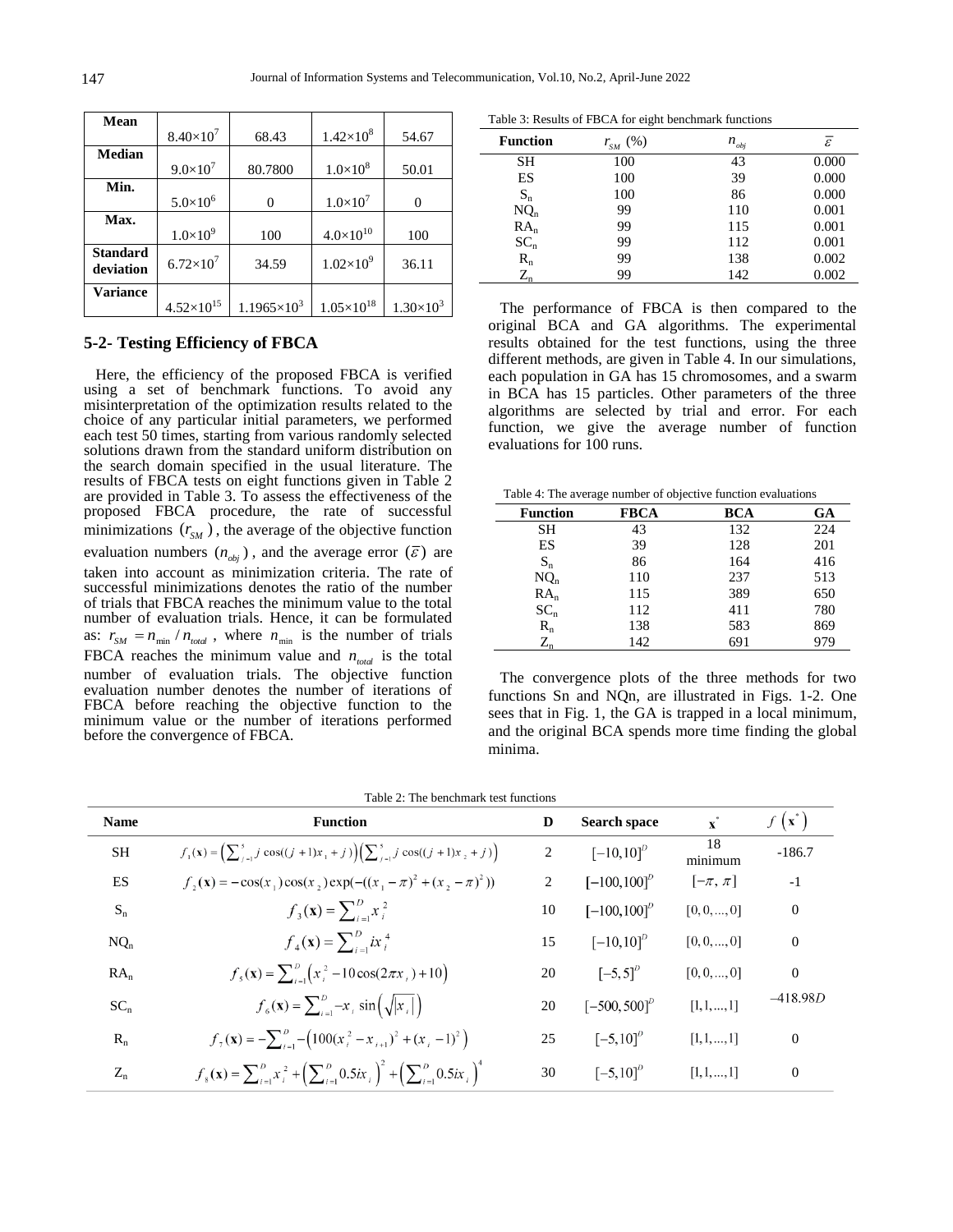Also, from Fig. 2, both GA and BCA cannot find the optimum global point. However, the proposed FBCA can achieve the global minimum solution with fewer function evaluation numbers. Therefore, it can be concluded that the FBCA gains more accurate results compared to the original BCA and GA methods. Moreover, FBCA is faster than the GA and BCA methods.



Fig. 1 Typical convergence diagrams of the three methods for  $S<sub>n</sub>$ function



Fig. 2 Typical convergence diagrams of the three methods for  $NO<sub>n</sub>$ function

## **5-3- NPL Prediction**

We attempted to forecast the occurrence of NLPs with the heuristic nonlinear prediction method. In this case, a nonlinear regression model was developed using the proposed FBCA. Based on simulations, we assume that if the model's output  $(7)$  is in the range  $(0,100]$ , it denotes an NLP, and if the output is within (100, 200], it does not stand for an NPL. Outranges are missed, and the

simulation is repeated for them. Based on the mentioned pseudo-code, the parameters of the model (7) are found. The initial parameters of the optimization algorithm are chosen as follows:  $n = 50$ , maximum number of iterations  $= 1000$ ,  $p = 0.1$  and  $\alpha = 0.05$ . To compare the results, a feed-forward MLPNN with one hidden layer of 10 neurons is also implemented to predict the output of the loans. To evaluate the performance of the algorithms, Precision, Recall, and F-measure criteria are adopted as follows:

$$
Precision = \frac{TP}{TP + FP}
$$
 (16)

where *TP* denotes the number of correctly detected loans as NPLs and *FP* is incorrectly identified as NPLs. The recall is defined as the ratio of the number of correct loan classes to the sum of the corrected ones with the loans which are misidentified:

$$
Recall = \frac{TP}{TP + FN}
$$
 (17)

where *FN* is the number of loans that are incorrectly labeled as NLPs. F-measure is also defined as a measure of the test accuracy:

$$
F-measure = 2 \frac{Precision \times Recall}{Precision + Recall}
$$
 (18)

Table 5 compares the results of both methods. It is observed that the proposed nonlinear intelligent model can detect the NLPs with high accuracy compared to the MLPNN. As a result, the predicted values can identify and predict NPLs before they become uncontrollable. Therefore, these predictions can help the managers of financial sectors to develop the necessary policies regarding the budget and the remainder of the loans.

Table 5: Comparative results for NPL detection using the proposed method and MLPNN

| <b>Method</b>      | <b>Precision</b> |                | <b>Recall</b>                   |                |  |
|--------------------|------------------|----------------|---------------------------------|----------------|--|
|                    | B <sub>1</sub>   | $B_2$          | $B_1$                           | B <sub>2</sub> |  |
| Proposed<br>method | 0.9712           | 0.9800         | 0.9502                          | 0.9471         |  |
| <b>BCA</b>         | 0.9031           | 0.9082         | 0.9279                          | 0.9206         |  |
| <b>MLPNN</b>       | 0.8523           | 0.8491         | 0.9042                          | 0.9154         |  |
|                    | <b>F-measure</b> |                |                                 |                |  |
|                    |                  |                | <b>Number of function calls</b> |                |  |
| <b>Method</b>      | $B_1$            | B <sub>2</sub> | $B_1$                           | $B_2$          |  |
| Proposed<br>method | 0.9606           | 0.9633         | 570                             | 592            |  |
| <b>BCA</b>         | 0.9153           | 0.9144         | 713                             | 774            |  |

## **5-4- Status Prediction**

There are three outputs for forecasting the status of the loans, including current, overdue, and nonperforming. Similar to the previous scenario, we assign a linear portion for each output. In this case, the first output gets the values in the range (0, 100], the second output gets (100, 200], the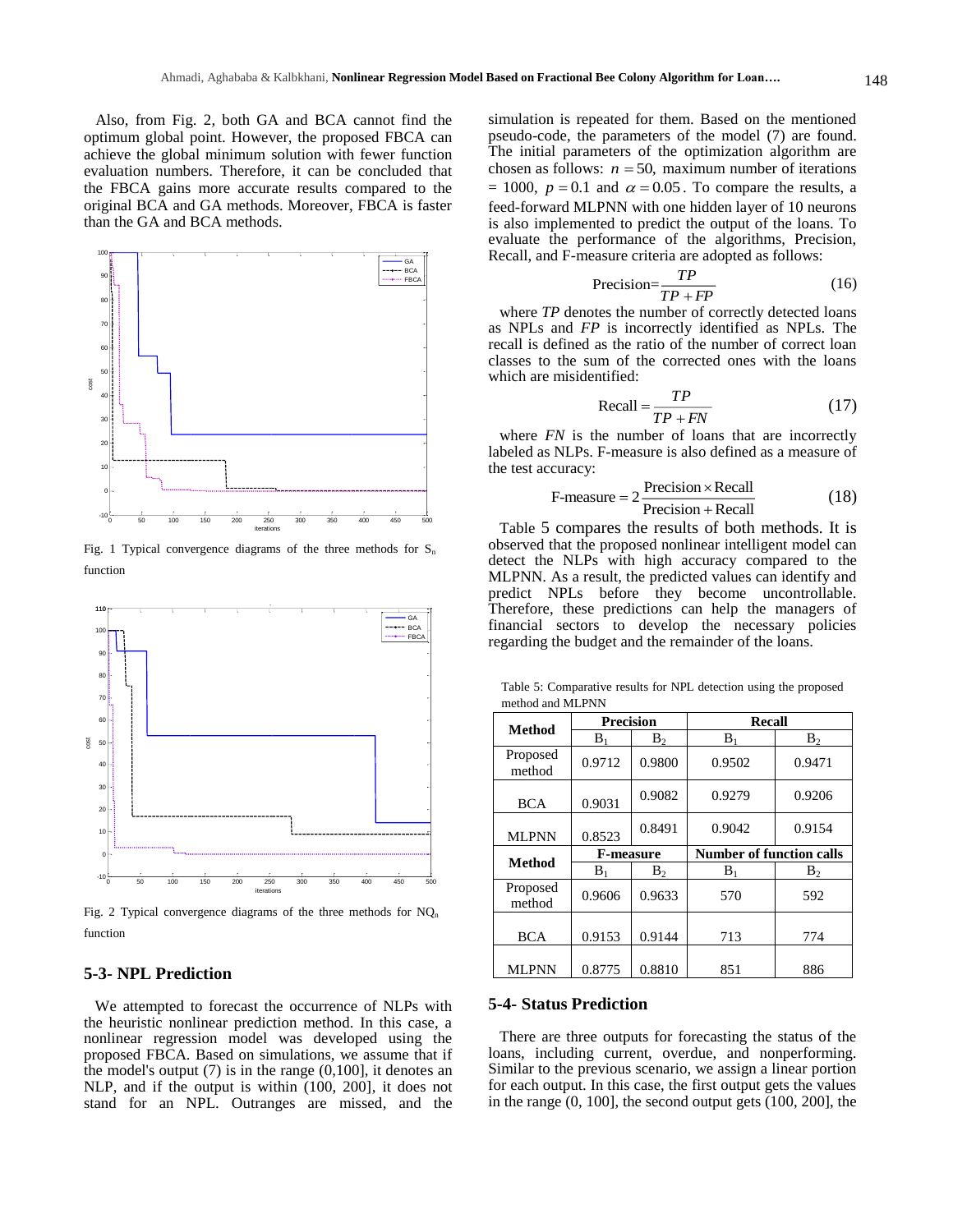third output stands for (200, 300], and the final output is assigned to (300, 400]. Outranges are missed, and the simulation is repeated for them. The model's parameters (6) are calculated using the proposed procedure based on the mentioned pseudo-code. The initial parameters of the optimization algorithm are chosen as follows:  $n = 70$ , the maximum number of iteration = 1000,  $p = 0.1$  and  $\alpha =$ 0.05. To compare the results, a feed-forward MLPNN with one hidden layer of 20 neurons is also implemented to predict the output of the loans. To evaluate the performance of the algorithms, the last five criteria are considered as the comparison criteria. Table 6 shows the results of both techniques. The proposed nonlinear heuristic model outperforms the MLPNN in all criteria. Consequently, the proposed model can identify the status of the loans to help the managers of banks build up the necessary policies for the budget and the loans' customers. Although FBCA has more computational complexity than the BCA, it enhances the accuracy considerably.

Table 6: Comparative results for status prediction using the proposed method and MLPNN

|                    | <b>Precision</b> |                | <b>Recall</b>                   |                |  |
|--------------------|------------------|----------------|---------------------------------|----------------|--|
| <b>Method</b>      | B <sub>1</sub>   | $B_2$          | $B_1$                           | $B_2$          |  |
| Proposed<br>method | 0.9742           | 0.9782         | 0.9520                          | 0.9511         |  |
| <b>BCA</b>         | 0.9061           | 0.9021         | 0.9183                          | 0.9212         |  |
| <b>MLPNN</b>       | 0.8751           | 0.8791         | 0.9172                          | 0.9090         |  |
| <b>Method</b>      | <b>F-measure</b> |                | <b>Number of function calls</b> |                |  |
|                    | B.               | $\mathbf{B}_2$ | B <sub>1</sub>                  | B <sub>2</sub> |  |
| Proposed<br>method | 0.9630           | 0.9645         | 602                             | 627            |  |
| <b>BCA</b>         | 0.9122           | 0.9115         | 751                             | 808            |  |
| <b>MLPNN</b>       | 0.8957           | 0.8938         | 884                             | 922            |  |

The value of *k* denotes the number of fractional difference terms, and its value depends on the trade-off between complexity and accuracy. Considering the higher values for *k* increases both complexity and accuracy and vice-versa. Also, the value of  $\alpha$ , which denotes the of fractional difference order, was chosen by trial and error. The lower values of  $\alpha$  have smoother results, but reduce the generalization. Table 7 compares the performance of the proposed method for loan status prediction in terms of F-measure for several pairs of  $(\alpha, k)$ .

Table 7: Performance of the proposed method for different

| values of pair $(\alpha, k)$ |           |           |           |           |  |  |
|------------------------------|-----------|-----------|-----------|-----------|--|--|
| $(\alpha, k)$                | (0.01, 2) | (0.01, 4) | (0.01, 6) | (0.01, 8) |  |  |
| <b>F-measure</b>             | 0.9527    | 0.9719    | 0.9774    | 0.9793    |  |  |
| $(\alpha, k)$                | (0.03, 2) | (0.03, 4) | (0.03, 6) | (0.03, 8) |  |  |
| <b>F-measure</b>             | 0.9508    | 0.9658    | 0.9689    | 0.9709    |  |  |
| (a, k)                       | (0.05, 2) | (0.05, 4) | (0.05, 6) | (0.05, 8) |  |  |
| <b>F-measure</b>             | 0.9481    | 0.9645    | 0.9672    | 0.9694    |  |  |
| (a, k)                       | (0.07, 2) | (0.07, 4) | (0.07, 6) | (0.07, 8) |  |  |
| <b>F-measure</b>             | 0.9472    | 0.9619    | 0.9651    | 0.9638    |  |  |
|                              |           |           |           |           |  |  |

## **6- Concluding Remarks**

This study provided a new nonlinear regression tool to detect the status of the loans using a limited knowledge about the features affecting the loans. To obtain an optimal model, a new version of BCA is constructed using fractional calculus theory. The effectiveness of the fractional optimization method is verified using test benchmark functions, and it is shown that the new algorithm is fast and reliable. We provide a flexible nonlinear heuristic model that can identify nonperforming loans and any status of the loans. The simulation results using data gathered to form a financial sector in Iran showed that the proposed scheme can effectively forecast the occurrence of NLPs. Moreover, the introduced approach can detect the status of the loan using an average input feature vector. The findings of this study are helpful for the managers of banks and financial sectors to use the nonlinear models to detect the potential nonperforming loans before they become uncontrollable.

#### **Acknowledgment**

Omid Entrepreneurship Foundation (OEF) of Iran financially supported this research.

#### **References**

- [1] Y. Zhang, G. Yu, and D. Yang, "Predicting nonperforming loan of business bank by multiple classifier fusion algorithms," Journal of Interdisciplinary Mathematics, vol. 19, no. 4, pp. 657-667, 2016.
- [2] A. Belgrave, G. Kester, and M. Jackman, "Industry Specific Shocks and Nonperforming Loans in Barbados," The Review of Finance and Banking, vol. 4, no. 2, 2012.
- [3] Y. Tang, H. Chen, B. Wang, M. Chen, M. Chen, and X. Yang, "Discriminant analysis of zero recovery for China's NPL," Advances in Decision Sciences, vol. 2009, 2009.
- [4] S. L. Lin, "A new two-stage hybrid approach of credit risk in banking industry," Expert Systems with Applications, vol. 36, no. 4, pp. 8333-8341, 2009.
- [5] A. O. Adewusi, T. B. Oyedokun, and M. O. Bello, "Application of artificial neural network to loan recovery prediction," International Journal of Housing Markets and Analysis, vol. 9, no. 2, pp. 222-238, 2016.
- [6] G. Kou, Y. Peng, and C. Lu, "MCDM approach to evaluating bank loan default models," Technological and Economic Development of Economy, vol. 20, no. 2, pp. 292-311, 2014.
- [7] P. Saha, I. Bose, and A. Mahanti, "A knowledge based scheme for risk assessment in loan processing by banks," Decision Support Systems, vol. 84, pp. 78-88, 2016.
- [8] Z. Bitvai and T. Cohn, "Predicting peer-to-peer loan rates using bayesian nonlinear regression," in Twenty-Ninth AAAI Conference on Artificial Intelligence, 2015, pp. 2203-2209.
- [9] R. Calabrese, "Predicting bank loan recovery rates with a mixed continuous‐ discrete model," Applied stochastic